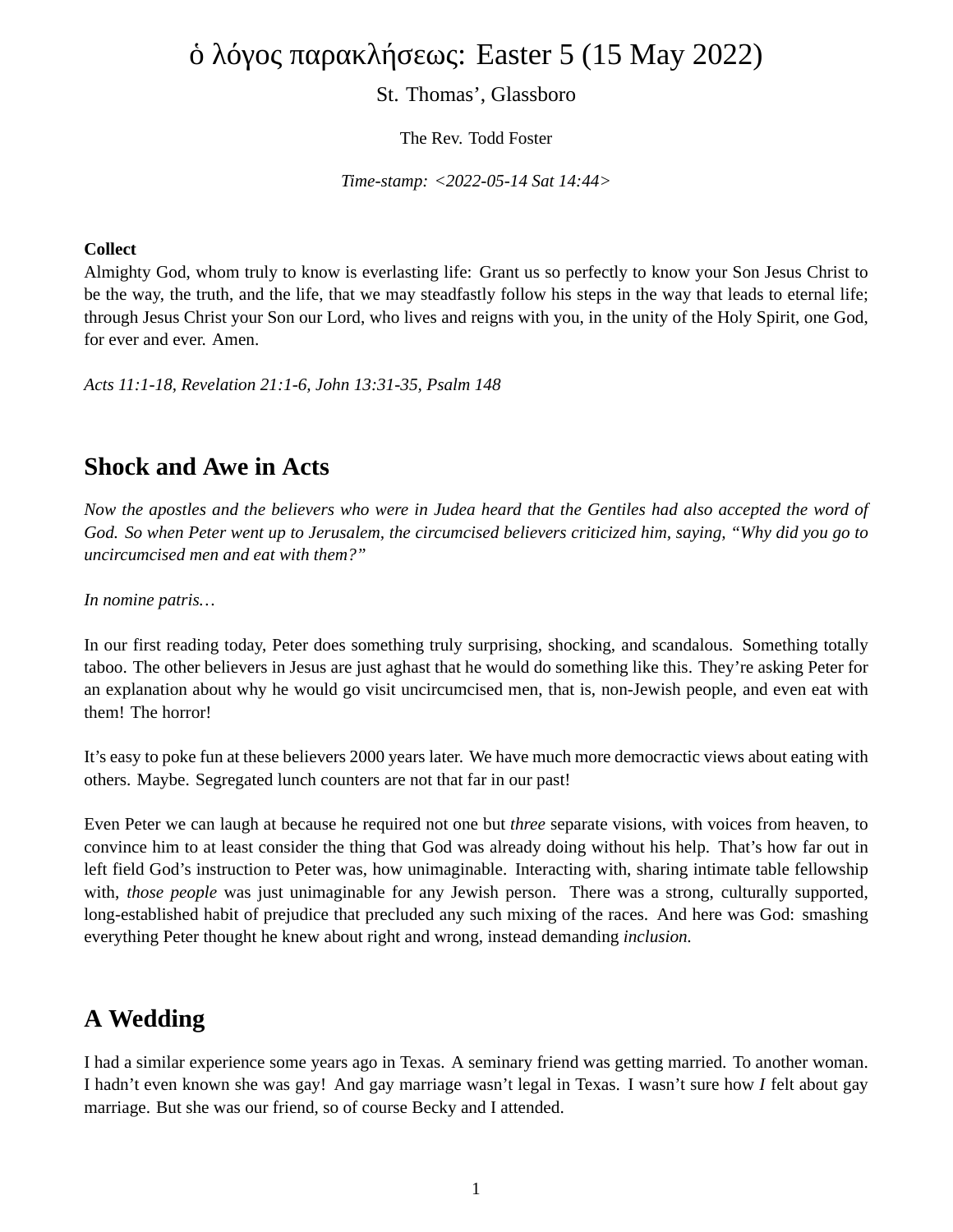Here's the thing that struck me. Pretty much every other person at that wedding was gay. And they were all Christians. By and large they were conservative Christians. And they all had stories of being hurt by their churches. By Christ's church. But their dedication to Christ was stronger than the emotional and spiritual injuries they had sustained from their churches. And I was moved by that.

As a white, straight, cis, American male, it's pretty easy for me to be a Christian. From a purely practical standpoint, the hardest part may be in choosing to arrange my schedule to preserve an hour or so for church each week. I can do that. But here I met a community of people who were excluded, ostracized, discriminated against and the object of prejudice by their fellow Christians. And while this hurt them, it did not stop them from pursuing a passionate, vital relationship with Christ.

That day was when I heard another key piece of God's call that led me to the Episcopal Church. Not only was I determined to find a church that would practice gender equality. (We'll get to that in a minute.) I was also determined to find a church that would welcome and embrace the ministry of these fellow believers I met at my friend's wedding. God used that community that day to smash one more thoughtless prejudice I carried, demanding I develop a greater vision of inclusion.

#### **ECW**

Today is ECW Sunday. ECW does not stand for "Extreme Championship Wrestling." Instead, the Episcopal Church Women is an organization begun in the Episcopal Church in 1871 to champion women's rights. At that time, even in the Church, women and girls were not permitted to serve in positions of leadership. They could not serve on Vestry or as wardens. They could not be ordained as clergy. They were not given any official positions of authority and responsibility.

But the women of the Episcopal Church were not going to let that stop them! They had faith, and they were determined to bring that faith to expression in their collective action. So the ECW was born as a vehicle by which to accomplish their faith goals.

This might lead some to ask whether the ECW is still relevant today. We have women as Bishops, Presiding Bishops, Priests, Deacons, Vestry-*men,* and Senior and Junior Wardens. Women have attained equality, right?

It happens that we live in a world, and in a church, where women still suffer inequality and discrimination. It's still easier for me to get a higher-paying job than my female colleague who is otherwise my equal in education, experience, age, and ability. God has worked and continues to work through the ECW to smash gender-based prejudices even in the Episcopal Church, demanding a greater vision of respect and inclusion.

## **God's Politics**

These are all political stories, aren't they?

Peter is dealing with "the race question."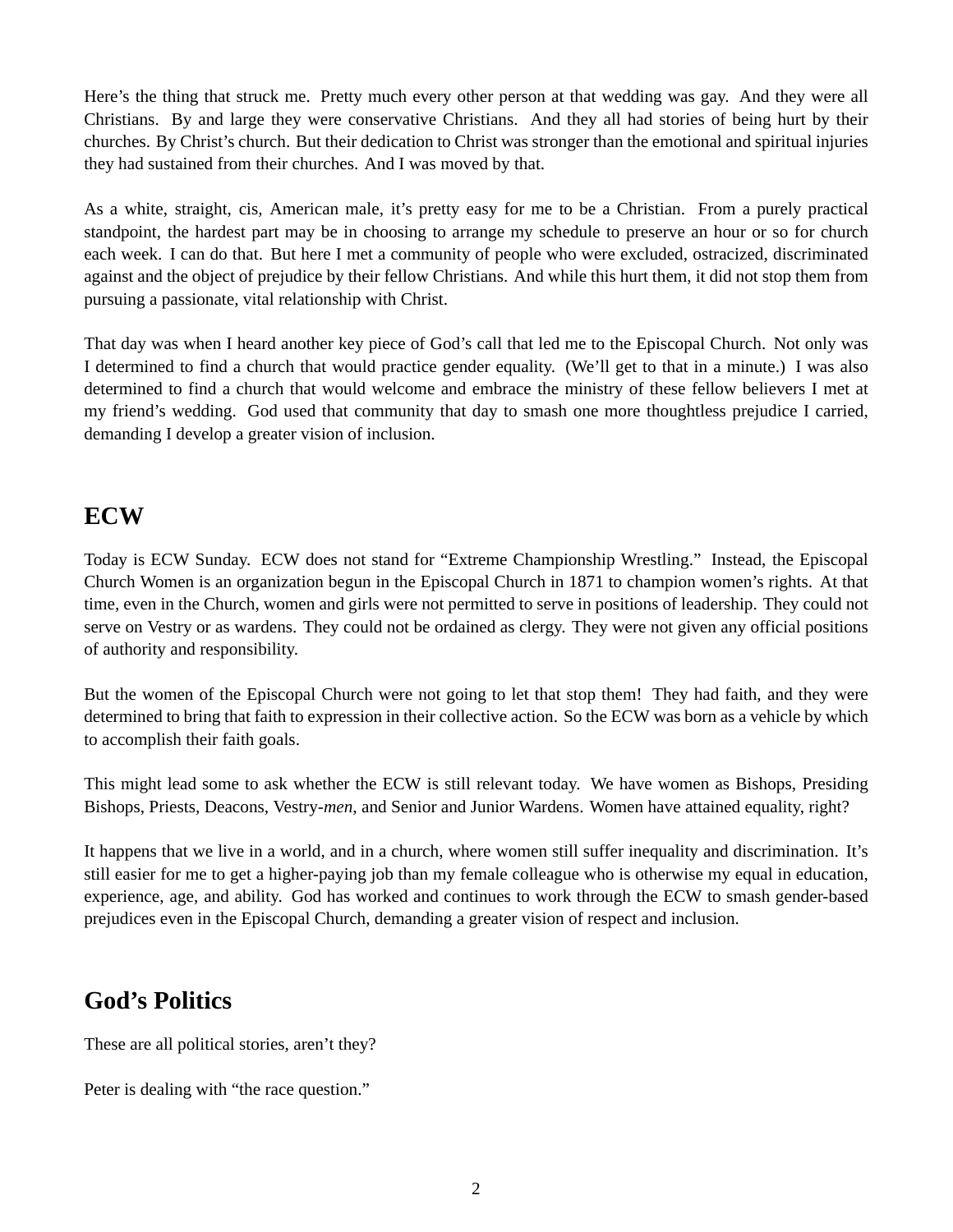I was confronted with "the gay question."

The ECW is a response to "the women's question."

But these questions are not the concerns just of those who race racial discrimination, sexual discrimination, or gender discrimination. In each of these instances, it is God who has intervened to bring change into the world. It is God who has a special concern for those who suffer. It is God who is incarnate in Jesus, born into a minority population in the world.

Politics is about how we live together in community. What is the most important commandment? What is the second like unto it? Christianity is totally centered on a *political slogan:* "Love your neighbor as yourself." What is Jesus' new commandment in today's Gospel passage? "Love one another." Because that's how they'll know you're Christians. That is a political commandment, a commitment of how we will live with one another.

Christian discipleship is political but Christian discipleship is not *partisan:* Jesus criticized *all* the parties: Pharisees, Saducees, Zealots, Herodians, and Romans. Jesus criticized them by name! None of the parties could match God's vision for the world, and they all deserved criticism. That remains true today. But Christianity is very much political, very much about joining Jesus in Jesus' mission of reconciliation and liberation for everyone.

The God of the Bible has a particular concern for those whose lives are impacted by discrimination based on gender, race, age, sexual orientation, political affiliation, or any other imaginary line you want to draw in the sand. When these distinctions we make have real, material impacts on people's lives, whether emotionally, economically, or what have you, then these are spiritual concerns. God sent Peter *three* separate visions to get him to finally cross a racial barrier.

While there remain glass ceilings, wage gaps, and promotion inequalities based on gender, advocating for women's rights is a *spiritual exercise.* This includes the Episcopal Church's position on reproductive rights, with formal resolutions stretching from 1976 to our most recent General Convention in 2018.

While there remain substantial health, wealth, housing, education, policing, and employment gaps based on race, we continue to affirm that Black Lives Matter.

While there remains discrimination based on sexual orientation or gender identity, we continue to advocate for equality and inclusion.

Because that is the kind of God we serve. That is what it means to be followers of Christ. I have great sympathy for Peter, for the circumcised believers, for the apostle Paul: can you imagine the mind-boggling change in perspective they had to take to let go of their prejudices and assumptions and to join God's mission instead? Or maybe it's not too hard, because we're called to the same thing in our own time and place!

Here's the thing. You and I, for the most part, are Gentiles. We *were* the outsiders. God went to extreme measures to change that.

God is doing that for you and me today, too. And for every other person around us. We get to take part in that amazing, category-smashing work that got is doing in the world today.